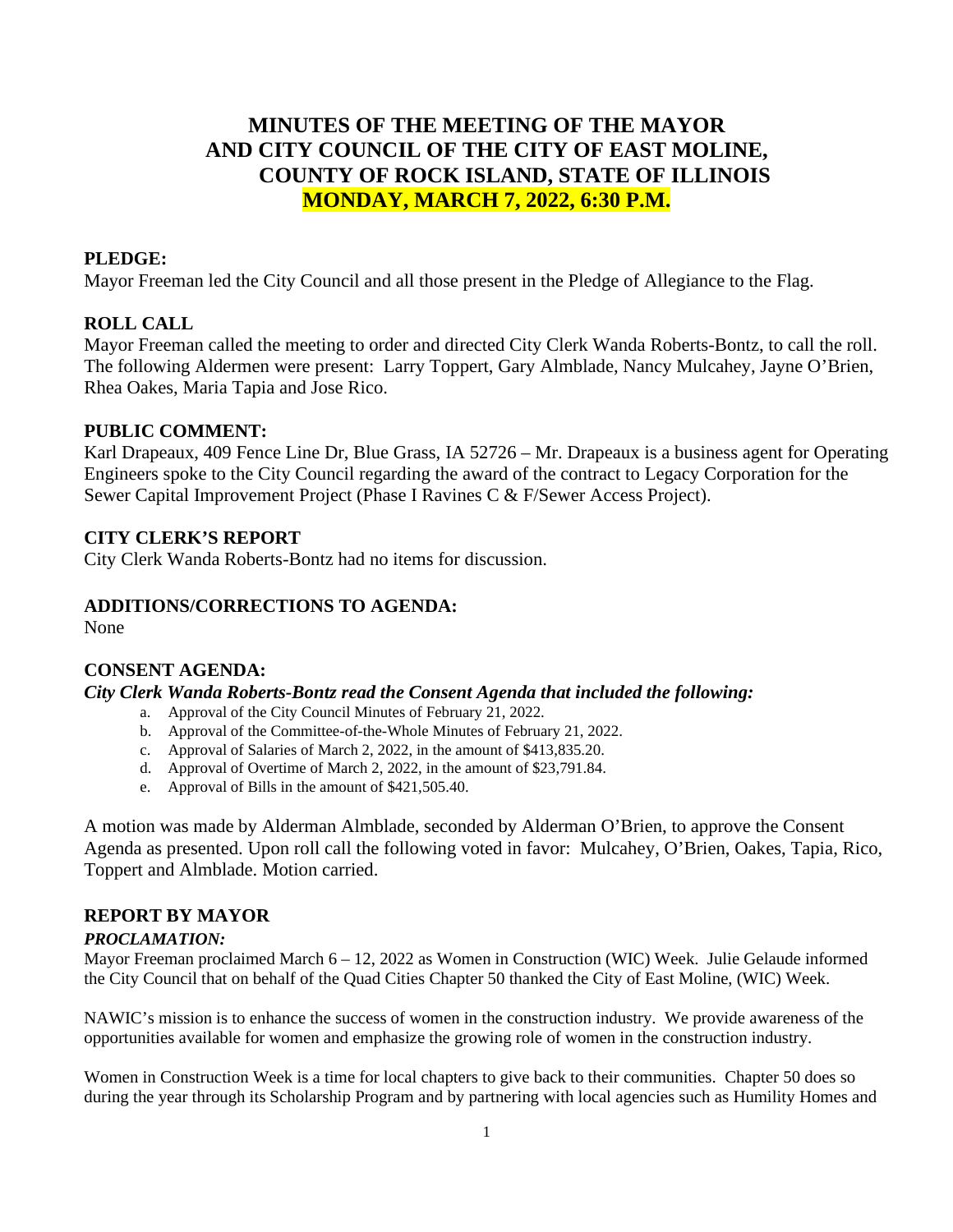Services, Quad City Engineering and Science Council, Winnie's Place, and the Girl Scouts of Eastern Iowa & Western Illinois. This year they are collecting daily necessity and household items to donate to Humility Homes and Services Fresh Start Center. Donations will be dropped off on Friday, March 11, 2022.

## **ATTORNEY ROGER L. STRANDLUND - PRESENTED THE FOLLOWING ORDINANCES AND RESOLUTIONS:**

### **ORDINANCES – 1st Reading:**

**ORDINANCE 22-02:** AN ORDINANCE OF THE CITY OF EAST MOLINE, ROCK ISLAND COUNTY, ILLINOIS, CANCELLING ADVANCES TO RIVERFRONT REDEVELOPMENT PROJECT AREA (TIF 2) FROM THE GENERAL FUND OF THE CITY OF EAST MOLINE.

#### **ORDINANCES – 2ND Reading**

**ORDINANCE 22-01:** AN ORDINANCE OF THE CITY OF EAST MOLINE, ILLINOIS, APPROVING A COMPREHENSIVE UPDATED VERSION OF CHAPTER 2 (FOOD SERVICE SANITATION) OF ARTICLE 7 (HEALTH AND SANITATION) OF THE MUNICIPAL CODE FOR THE CITY OF EAST MOLINE, ROCK ISLAND COUNTY, ILLINOIS.

A motion was made by Alderman Almblade, seconded by Alderman Oakes, to approve Ordinance 22-01 as presented. Upon roll call the following voted in favor: Mulcahey, O'Brien, Oakes, Tapia, Rico, Toppert and Almblade. Motion carried.

### **RESOLUTIONS**

**RESOLUTION 22-17:** A RESOLUTION OF THE CITY COUNCIL OF THE CITY OF EAST MOLINE, ILLINOIS, AUTHORIZING THE PURCHASE OF AUTOMATIC EXTERNAL DEFIBRILLATORS.

A motion was made by Alderman O'Brien, seconded by Alderman Oakes, to approve Resolution 22-17 as presented. Upon roll call the following voted in favor: Mulcahey, O'Brien, Oakes, Tapia, Rico, Toppert and Almblade. Motion carried.

**RESOLUTION 22-18** A RESOLUTION OF THE CITY COUNCIL OF THE CITY OF EAST MOLINE, ILLINOIS, AUTHORIZING A GRANT APPLICATION FOR THE REBUILDING AMERICAN INFRASTRUCTURE WITH SUSTAINABILITY AND EQUITY (RAISE) GRANT WITH UNITED STATES DEPARTMENT OF TRANSPORTATION ("US DOT").

A motion was made by Alderman Mulcahey, seconded by Alderman O'Brien, to approve Resolution 22-18 as presented. Upon roll call the following voted in favor: Mulcahey, O'Brien, Oakes, Tapia, Rico, Toppert and Almblade. Motion carried.

**RESOLUTION 22-19** A RESOLUTION OF THE CITY COUNCIL OF THE CITY OF EAST MOLINE, ILLINOIS, APPROVING A CONTRACT WITH LEGACY CORPORATION REGARDING A SEWER CAPITAL IMPROVEMENT PROJECT (PHASE I RAVINES C & F/SEWER ACCESS PROJECT).

After much discussion regarding the pros and cons the following motion was made by Alderman Rico, seconded by Alderman Toppert, to table Resolution 22-19. Upon roll call the following voted in favor: Oakes, Rico and Toppert. Opposed: Mulcahey, O'Brien, Tapia and Almblade. Motion failed. **3 - 4**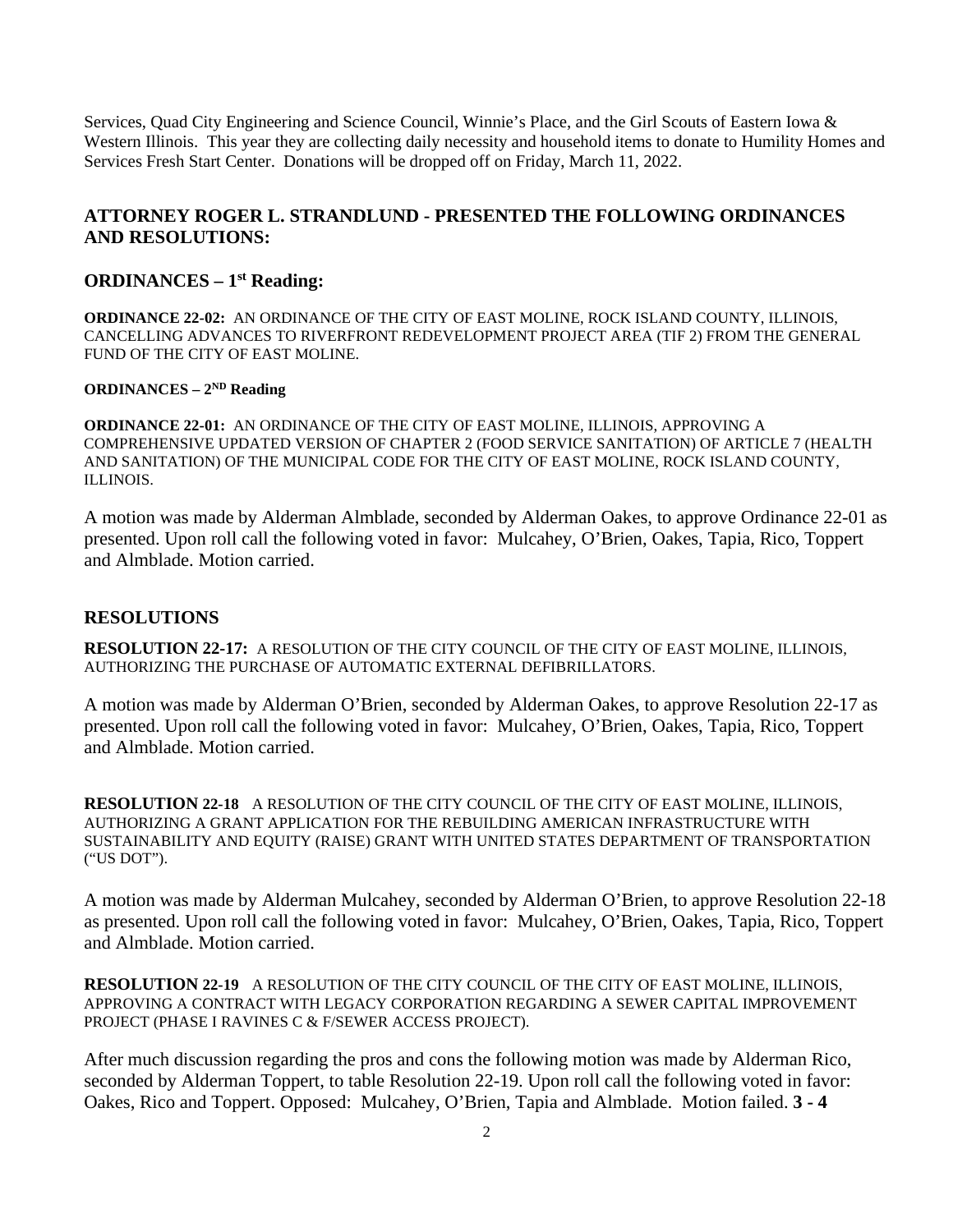A motion was made by Alderman Mulcahey, seconded by Alderman O'Brien, to approve Resolution 22-19 as presented. Upon roll call the following voted in favor: Mulcahey, O'Brien, Tapia and Almblade. Opposed: Oakes, Rico and Toppert. Motion carried. **4 - 3**

**RESOLUTION 22-20** A RESOLUTION OF THE CITY COUNCIL OF THE CITY OF EAST MOLINE, ILLINOIS, AUTHORIZING CITY DISBURSEMENT IN SUPPORT OF EAST MOLINE MAIN STREET ASSOCIATION ACTIVITIES.

A motion was made by Alderman Rico, seconded by Alderman O'Brien, to approve Resolution 22-20 as presented. Upon roll call the following voted in favor: Mulcahey, O'Brien, Oakes, Tapia, Rico, Toppert and Almblade. Motion carried.

### **COMMITTEE-OF-THE-WHOLE (Alderman Toppert)**

Alderman Toppert had no items for discussion, all items have been covered under the Consent Agenda, Ordinances and Resolutions.

# **CITY STAFF COMMUNICATION:**

*Each City Staff member present was given the opportunity to inform the City Council and those in attendance of events in their departments:* 

**Brianna Huber – Director of Water Filtration –** Ms. Huber informed the City Council that Water Filtration Department annually take down basins for inspecting and cleaning. Working on one basin at a time. Receiving new construction sampling at the Quarter and Carpenter's Union Building they all passed without any problems. Process of repairing a Sump pump at the plant. Ms. Huber informed the City Council she will not be at the next meeting because she will be at Watercon which is Illinois largest water Conference.

# **RECESS SESSION:**

A motion was made by Alderman Almblade, seconded by Alderman Toppert, to recess the City Council meeting to go into the Committee-of-the-Whole meeting. Upon roll call the following voted in favor: Mulcahey, O'Brien, Oakes, Tapia, Rico, Toppert and Almblade. Motion carried. **7:07 p.m.**

### **RECONVENE SESSION:**

A motion was made by Alderman Almblade, seconded by Alderman O'Brien, to reconvene to the City Council Meeting. Upon roll call the following voted in favor: Mulcahey, O'Brien, Oakes, Tapia, Rico, Toppert and Almblade. Motion carried. **7:15 p.m.**

# **ROLL CALL:**

The following Aldermen were present: Larry Toppert, Gary Almblade, Nancy Mulcahey, Jayne O'Brien Rhea Oakes, Maria Tapia and Jose Rico.

**Others in Attendance:** Mayor Reggie Freeman, City Administrator Doug Maxeiner, City Attorney Roger L. Strandlund, John Showalter, Brianna Huber, Parker Prochaska, Todd Stickler, Tim Kammler Chief Ramsey, Annaka Whiting and City Clerk Wanda Roberts-Bontz.